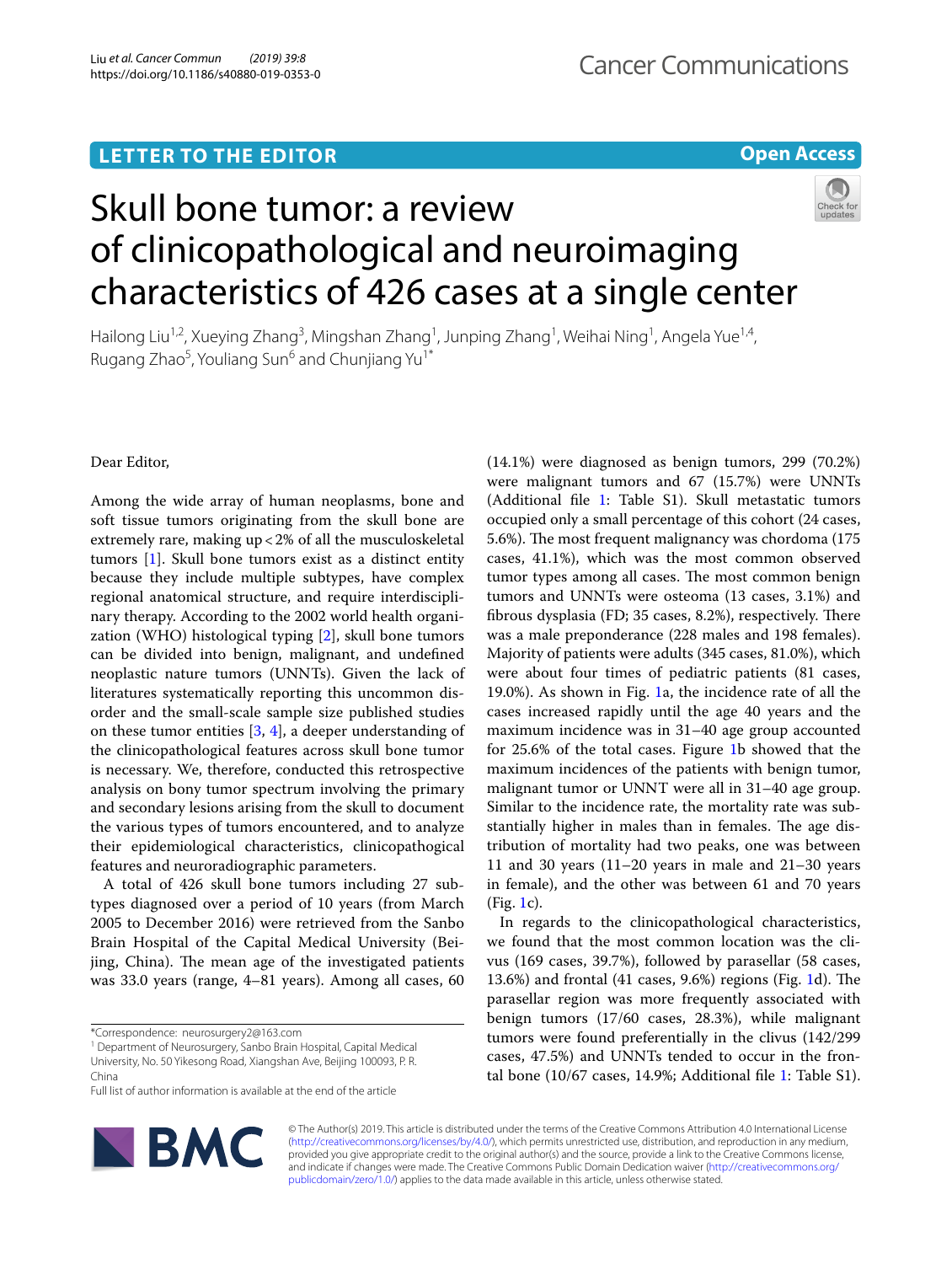

<span id="page-1-0"></span>The preoperative/pathological diagnostic rate (PPDR) was 41.7% in the benign group, 69.9% in the malignant group, and 71.6% in the UNNT group (Additional fle [1](#page-3-0): Table S1). After decades of development, multidisciplinary treatment consisting of surgical resection [grosstotal resection (GTR) or subtotal resection (STR)], radiotherapy, chemotherapy and comprehensive therapy has been achieved for previously inaccessible disorders [[5\]](#page-4-4). In the benign group, GTR was performed in all the patients with osteoma but in only 1/5 of the patients with myxoma because of the local invasion (Additional file  $1$ : Table S1). The fronto-temporal approach was the most common approach for resecting tumors located in the parasellar region (25/58 cases, 43.1%), while the temporo-occipital approach was conducted most commonly in the malignant group (76/299 cases, 25.4%). Furthermore, radiotherapy and chemotherapy were recommended to the patients with malignant tumors by a proportion of 71.6% and 41.1%, respectively. Among the overall 426 investigated patients, local recurrence was observed in 146 (34.3%) patients after initial surgery during a median follow-up period of 56.0 months (range, 2–141 months). Patients with malignant tumors were the leading group for having recurrence, accounting for nearly 1/3 of the patients with recurrence. Additionally, 137 patients (40.6%, 71 males and 66 females) died during the follow-up period. It was noticeable that the survival rate of patients with myxoma (60.0%) and Langhans cell histiocytosis (75.0%) was lower when compared to that of patients with other non-malignant tumors (Additional file [1](#page-3-0): Table S1).

To investigate the radiographic and histopathological characteristics, we analyzed the imaging phenotype of computed tomography/magnetic resonance imaging (CT/MRI) and pathological phenotype of tumor tissues. As shown in Additional fle [2:](#page-3-1) Table S2, half of the benign tumors were observed to destroy the surrounding bones. Moreover, there was a larger proportion of benign tumors to have calcifcation as compared with malignant tumors and UNNTs. Multiple radiographic signs, such as the actinomorphous-shape destruction of haemangioma (Additional file  $3$ : Figure S1A), the eggshell-like calcifcation of giant cell tumor (GCT, Additional fle [4](#page-3-3): Figure S2A, B) and the irregular structural calcifcation of chondrogenic tumors (Additional fle [3:](#page-3-2) Figure S1B), provided satisfactory indication for accurate diagnosis of the benign tumors. Lateral locations were more frequently associated with benign tumors (81.7%) and UNNTs (67.2%), while malignant tumors were most fre-quently located at the midline (57.5%; Additional file [2](#page-3-1): Table S2). Heterogeneous pattern of enhancement was chiefy observed in myxoma (5/5 cases, 100%), GCT (5/7 cases, 71.4%; Additional fle [4:](#page-3-3) Figure S2C–E) and osteoblastoma (3/8 cases, 37.5%). Additionally, since severe erosion in the intraosseous meningioma was observed (Additional fle [3:](#page-3-2) Figure S1C), the intraosseous meningioma was considered to be a benign tumor with malignant behavior. Furthermore, fuid–fuid levels (FFLs) could be considered as the diferential diagnosis for confrming haemangioma since 5/6 (83.3%) haemangioma have alterations in FFL (Additional file [3:](#page-3-2) Figure S1D). MRI scans indicated that most of the benign tumors had clear boundaries (76.7%; Additional fle [2](#page-3-1): Table S2), which are consistent with the biological characteristics of benign tumors. Large cystic areas generally emerged in the myxoma (5/5 cases, 100%; Additional fle [3](#page-3-2): Figure S1E), vascular masses (14/16 cases, 87.5%) and chondrogenic tumors (56/79 cases, 70.9%), but not in hematopoietic tumors (1/18 case, 5.6%). Finally, based on the statistical analysis of difuse weight image (DWI), we found that the higher difusivity mainly demonstrated in malignant lesions (202/299 cases, 67.6%; Additional fle [2](#page-3-1): Table S2 and Additional file [3](#page-3-2): Figure S1F). Pathological analysis revealed that GCT, a benign but locally aggressive tumor, was characterized by mounts of osteoclast-like giant cells with a spindle-shaped mononucleus (Additional file [4](#page-3-3): Figure S2F). Positive staining for Phosphoglucomutase 1 (CD68) and Cytokeratin (CK14) was a typical feature of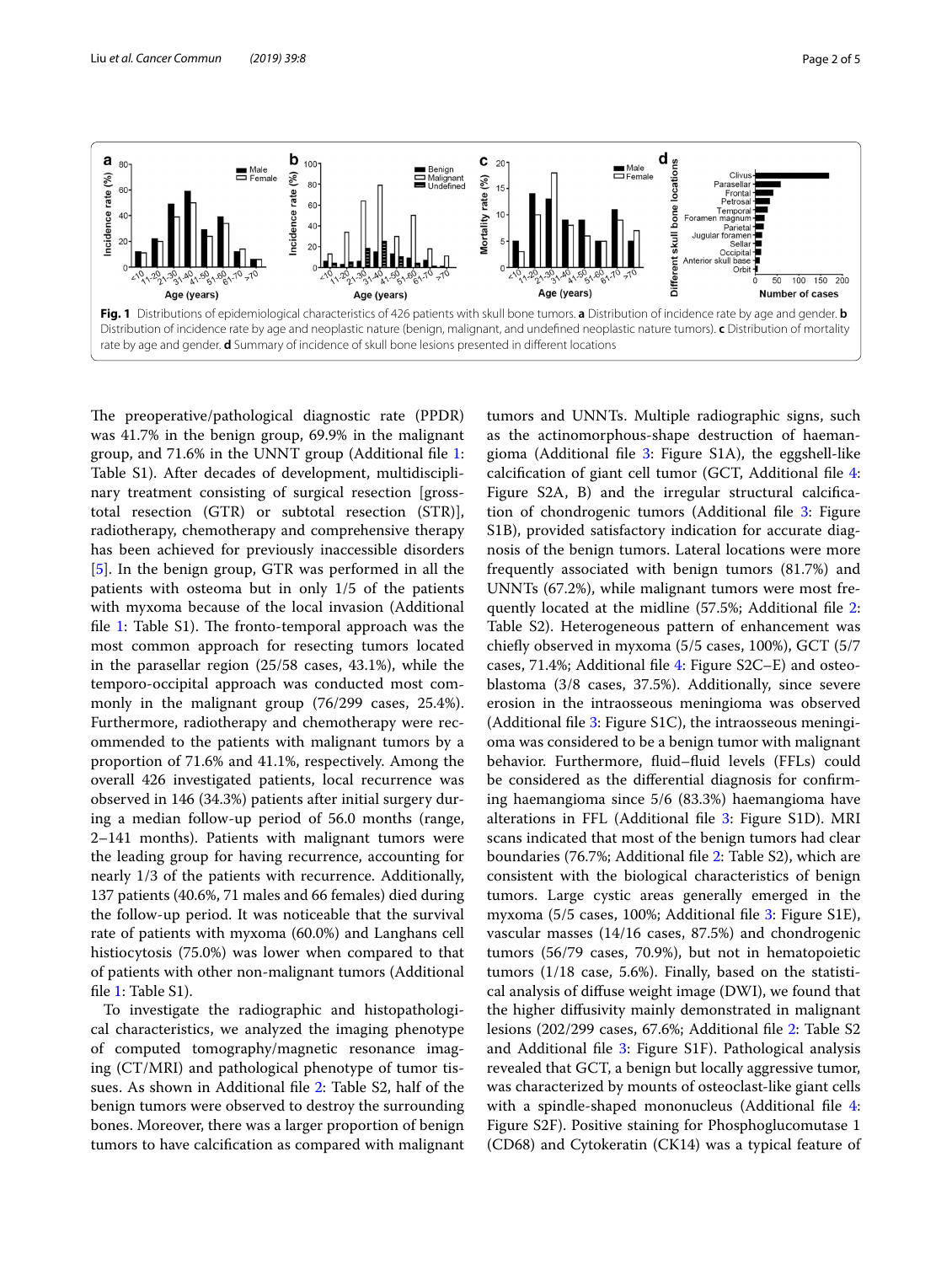this tumor, suggesting its origin to be from osteoclasts (Additional file  $4$ : Figure S2G, H). However, there is a lack of specifc immunostaining index for the diagnosis of skull bone tumors  $[6]$  $[6]$ . Thus, it is necessary to establish diagnostic tools in routine pathological practice through the systematic identifcation of microscopic features.

Compared with the benign population of this study, it was worthy to note that the calcifcation as one benign index was found to be predominated in the chondrosarcoma because most of the chondrosarcoma in this study (49/57 cases, 86.0%) were at low grades with well diferentiation. In addition, some specifc neuroimaging signs such as the osteolytic lesion of solitary plasmacytoma of bone (SPB) and Ewing sarcoma (EWS, Additional fle [5](#page-3-4): Figure S3A), and the full clivus destruction of chordoma was observed. MRI was superior in identifying the invasive status to the surrounding tissues  $[7]$  $[7]$  $[7]$ . The invasion condition could be substantially divided into two sub-types based on the expansive (Additional file [3](#page-3-2): Figure S1G and Additional file [5](#page-3-4): Figure S3B, C) and invasive (Additional fle [3](#page-3-2): Figure S1H) pattern of MRI presentations. Besides, homogeneous enhancement was chiefy observed in SPB (6/9 cases, 66.7%), osteosarcoma (7/8 cases, 87.5%) and EWS (11/12 cases, 91.7%). Similar to the benign tumors, primary malignancies also originated from various tissues. Histologically, EWS was composed of numerous small round cells with uniform nuclei and eosinophilic cytoplasm, bordered indistinctly to each other (Additional fle [5](#page-3-4): Figure S3D) and it was difusely positive for Microneme protein 2 (MIC2, CD99) and Friend leukemia integration 1 (FLI-1, Additional fle [5](#page-3-4): Figure S3E, F).

Aggressive bone destruction of skull tumor generally indicates a malignant process. In contrast, our fndings showed that bone destruction was found in approximately 2/5 of UNNTs and mainly occured in the lateral skull bones (Additional fle [2:](#page-3-1) Table S2). Some specifc signs were obtained based on CT scans including the cystic destruction of aneurysmal bone cyst (ABC), the eggshell-like calcifcation of epidermoid cyst and the bone-forming calcification of FD (Additional file [6:](#page-3-5) Figure S4A). In the analysis of MRI features, we detected that more than 2/5 UNNTs cases didn't show the clarity of frontiers with the invasive potential as named "undefned", especially for FD (Additional fle [2](#page-3-1): Table S2, Additional fle [6:](#page-3-5) Figure S4B, C). In the present study, FD (35 cases, 8.2%) represented the most frequent subgroup with diferent proportions of woven osseous tissues and bland fbroblasts (Additional fle [6](#page-3-5): Figure S4D). Collectively, conventional estimates concerning the neuroradiology and histopathology still remained the cornerstone in establishing a diferential diagnosis [[8\]](#page-4-7).

Chordoma and chondrosarcoma (232/426 cases, 54.5%) were the most common lesions in this study. They have many similarities in clinicopathology and neuroradiology [[9,](#page-4-8) [10](#page-4-9)]. Clinically, the conventional subgroup (131 cases, 30.8%) showed the highest prevalence among all the chordoma and the most common subtype of chondrosarcoma was myxoid chondrosarcoma (48/57 cases, 84.2%; Additional file [7:](#page-3-6) Table S3). We found that dedifferentiated chordomas mainly occurred in young patients (6/9 cases, 66.7%) and were mainly located in lateral skull base  $(4/9 \text{ cases}, 44.4\%)$ . The dedifferentiated chondrosarcomas were more likely to occur in the midline region (4/5 cases, 80.0%). According to the MRI features, the homogeneity of T2 weight image (T2WI) supported the diagnosis of dediferentiated masses. All the chordomas was observed to be able to destroy the skull base and their calcifcation index was decreased in the dediferentiated group indicating a high degree of malignancy. In terms of treatment, the proportion of GTR was lower in the dediferentiated group of chordoma and chondrosarcoma (33.3% and 20.0%, respectively) as compared with the other groups, while the proportion of patients receiving radiotherapy and chemotherapy was higher (100% and 80.0%, respectively; Additional fle [7](#page-3-6): Table S3). Statistical analyses of the expression of specifc markers was summarized in Additional fle [8:](#page-3-7) Table S4, which indicated that the positivity for podoplanin and Lysozye (Lys), and the negativity for ethylene/methacrylic acid (EMA), cytokeratin (CK) and cytokine 8/18 (CK8/18) were helpful in distinguishing chondrosarcoma from chordoma (Additional fle [9](#page-3-8): Figure S5). We further analyzed the overall survival by utilizing the Kaplan–Meier method. The results suggested that the patients with dediferentiated chordoma had poor prognosis compared with the conventional and chondroid subgroups (*P*=0.0005; Additional fle [10:](#page-3-9) Figure S6A), however, there was no statistically signifcant diference in overall survival among the myxoid, mesenchymal and dediferentiated subgroups of patients with chondrosarcoma ( $P=0.069$ ; Additional file [10:](#page-3-9) Figure S6B). Consequently, the documentation of observed clinicopathological and radiographic characteristics of chordoma and chondrosarcoma is important to aid clinicians' better diagnosis these tumors in a systematic manner.

This study reported the largest series of skull bone tumors and provided a comprehensive assessment of their epidemiology, clinicopathology and neuroradiology to improve their differential diagnosis. The malignant tumors present the main subgroup across the whole neoplasms arising from skull bone and the operation combined with radiation remains the chief therapeutic strategy for the malignancies. It is noticeable that neuroradiography plays a critical role in approaching the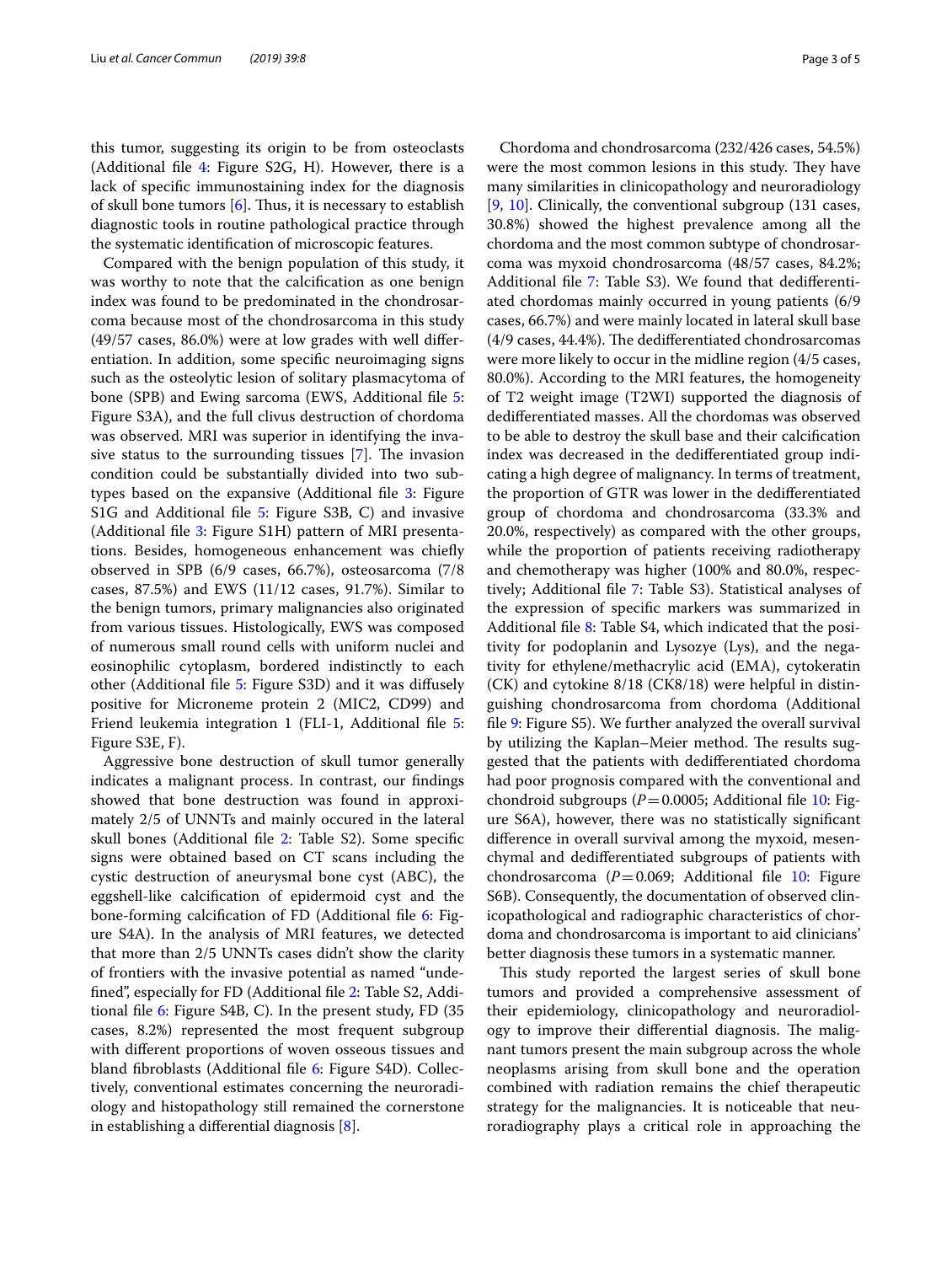diferential diagnosis of skull bone tumors, thus providing an objective protocol for patient management.

Detailed materials and methods are available in the Additional fle [11](#page-3-10).

### **Additional fles**

<span id="page-3-0"></span>**[Additional fle 1: Table S1.](https://doi.org/10.1186/s40880-019-0353-0)** Summary of general information, clinicopathologic features and follow-up results for 426 patients with skull bone tumors.

<span id="page-3-2"></span><span id="page-3-1"></span>**[Additional fle 2: Table S2.](https://doi.org/10.1186/s40880-019-0353-0)** Statistical analysis of CT and MRI characteristics of 426 cases with skull bone tumors.

**[Additional fle 3: Figure S1.](https://doi.org/10.1186/s40880-019-0353-0)** Representative CT and MRI features in the current study (A) Sagittal bone-window CT presenting the actinomorphous-shape destruction of haemangioma. (B) Axial CT showing the irregular structural calcifcation in chondrosarcoma. (C) Axial enhanced T1WI displaying the extensive erosion in intraosseous meningioma. (D) Axial T2WI showing the cystic space with FFLs in haemangioma. (E) Axial contrasted T1WI showing the large cystic areas in myxoma. (F) DWI scan showing the obvious hyperintensity in myxoma. (G) Axial Flair image showing the expansive involvement in EWS. (H) Coronary T1WI with enhancement showing the invasive involvement in haemingioperithelioma. T1WI, T1 weighted image; T2WI, T2 weight image; DWI, difuse weight image; FFLs, fuid-fuid levels.

<span id="page-3-3"></span>**[Additional fle 4: Figure S2.](https://doi.org/10.1186/s40880-019-0353-0)** Neuroimaging and histopathological fndings in representative case of GCT. A 22-year-old man presented with mild frontal headache for about 3 months and the progressive blurred version for 1 month. Preoperative sagittal (A) and axial bone window (B) CT scans showing a large tumor in the sellar region with the hyperintensity and eggshell-like calcifcation. Preoperative axial T2WI (C) and DWI (D) displaying a solid-cystic lesion with hyperintensity on T2WI and hypointensity on DWI. Preoperative sagittal gadolinium-enhanced MRI (E) showing the lesion with heterogeneous enhancement. GCT consisted of mounts of osteoclast-like giant cells containing numerous round or spindle-shaped nuclei (F) and it was positive for CD68 (G) and CK14 (H). GCT, giant cell tumor; T2WI, T2 weight image; DWI, difuse weight image. Scale bar, 10 μm.

<span id="page-3-4"></span>**[Additional fle 5: Figure S3.](https://doi.org/10.1186/s40880-019-0353-0)** Neuroimaging and histopathological fndings in representative case of EWS. A 48-year-old woman suffering from the relapsed EWS presented with a right parietal headache and left upper limb dyskinesia for approximately 3 months. Axial bone window CT scan (A) showing the primary EWS eroding the right parietal skull bone. Sagittal enhanced T1WI (B) noting the secondary tumor involving the normal cerebral tissues with obvious peritumoral edema. Intraoperative photograph (C) presenting the EWS metastasizing to the brain with expensive involvement. EWS constituted the uniform small round cells with round nuclei and clear eosinophilic cytoplasm (D) and it was immunopositive for CD99 (E) and FLI-1 (F). EWS, Ewing sarcoma; T1WI, T1 weighted image. Scale bar, 5 μm.

<span id="page-3-5"></span>**[Additional fle 6: Figure S4.](https://doi.org/10.1186/s40880-019-0353-0)** Representative neuroradiological and histopathological images of FD A 25-year-old young woman sufered from frontal protrusion and facial appearance deforming for about 8 years. The preoperative coronary CT scan (A) showing the bone-forming calcifcation in the frontal bone. Preoperative T2WI (B) and contrasted T1WI (C) displaying the hypointensity and obvious enhancement with the ambiguous boundary in FD. The H.E. staining (D) showing the distributed bland fbroblastic cells and irregular trabeculae of woven bone. T1WI, T1 weighted image; T2WI, T2 weight image. Scale bar, 5 μm.

<span id="page-3-6"></span>**[Additional fle 7: Table S3.](https://doi.org/10.1186/s40880-019-0353-0)** Summary of general information, clinicopathologic features and follow-up results for 232 patients with chordomas and chondrosarcomas.

<span id="page-3-8"></span><span id="page-3-7"></span>**[Additional fle 8: Table S4.](https://doi.org/10.1186/s40880-019-0353-0)** Statistical analysis of immunostaining status of 232 patients with chordomas or chondrosarcomas.

**[Additional fle 9: Figure S5.](https://doi.org/10.1186/s40880-019-0353-0)** Representative immunostaining features of chordoma and chondrosarcoma (A–C) Micrographs showing that chordoma was immunopositive for EMA and CK and negative for D2-40. (D–F) Images showing that chondrosarcoma was immunonegative for EMA and CK and positive for D2-40. Scale bar, 10 μm.

<span id="page-3-9"></span>**[Additional fle 10: Figure S6.](https://doi.org/10.1186/s40880-019-0353-0)** Survival analysis by Kaplan–Meier estimate among the patients with chordoma and chondrosarcoma (A) The survival of patients with dediferentiated chordoma was poorer than the other groups ( $P$  = 0.0005). (B) There existed no significant difference of survival time among the three subgroups of patients with chondrosarcoma (*P*=0.069).

<span id="page-3-10"></span>**[Additional fle 11.](https://doi.org/10.1186/s40880-019-0353-0)** Additional methods and materials.

### **Abbreviations**

WHO: World Health Organization; UNNT: undefned neoplastic nature tumor; FD: fbrous dysplasia; SPB: solitary plasmacytoma of bone; PPDR: preoperative/ pathological diagnostic rate; DWI: difuse weight image; GTR: gross-total resection; STR: subtotal resection; GCT: giant cell tumor; FFLs: fuid–fuid levels; EWS: Ewing sarcoma; ABC: aneurysmal bone cyst; T2WI: T2 weight image; T1WI: T1 weighted image; EMA: ethylene/methacrylic acid; CK: cytokeratin; CK8/18: cytokine 8/18.

### **Authors' contributions**

HL and CY contributed to the whole conception and design of this project. HL, XZ and YS contributed to the statistical analysis and computational analysis. RZ and AY made many efforts to the pathological estimates. HL, WN and CY were involved in the approving the neuroradiological materials. JZ and MZ collected all the current cases and analyzed the clinical data. HL drafted the manuscript, fgures and tables. All authors read and approved the fnal manuscript.

### **Author details**

<sup>1</sup> Department of Neurosurgery, Sanbo Brain Hospital, Capital Medical University, No. 50 Yikesong Road, Xiangshan Ave, Beijing 100093, P. R. China.<br><sup>2</sup> Department of Neurosurgery, Chinese People's Liberation Army General Hospital, Beijing 100853, P. R. China.<sup>3</sup> School of Public Health, Peking University, Beijing 100191, P. R. China. <sup>4</sup> Tate Cancer Center, Baltimore Washington Medical Center, University of Maryland, Glen Burnie, MD 21061, USA.<sup>5</sup> Department of Orthopedics, Beijing Ditan Hospital, Capital Medical University, need to the term of the settlem of the settlem of Basic Medical Science, Capital Medical University, Beijing 10069, P. R. China.

### **Acknowledgements**

We acknowledge Mathew Swell from James Cook University Hospital and Patrick Y. Wen from Harvard Medical College for their thoughtful comments during drafting this manuscript. The authors also thank Jenny A. O'Brien, Eric H. Lee and Zeng-Jie Yang from Fox Chase Cancer Center for the structuring this manuscript and language improvement, as well as Kun Yao and Cheng Li from Sanbo Brain Hospital Capital Medical University for their technical assistance.

### **Competing interests**

The authors declare that they have no competing interests.

**Availability of data and materials** Please contact the corresponding author for the data requests.

### **Consent for publication**

Written consent for publication was obtained from all the patients involved in this study.

### **Ethics approval and consent to participate**

All research involving human subjects were approved by the Research Ethics Committee of Sanbo Brain Hospital of the Capital Medical University. Written informed consent was obtained from each patient or children guardians.

### **Funding**

This work was supported by the Scientifc Research Common Program of Beijing Commission of Education Grant (KM201610025027), National Nature